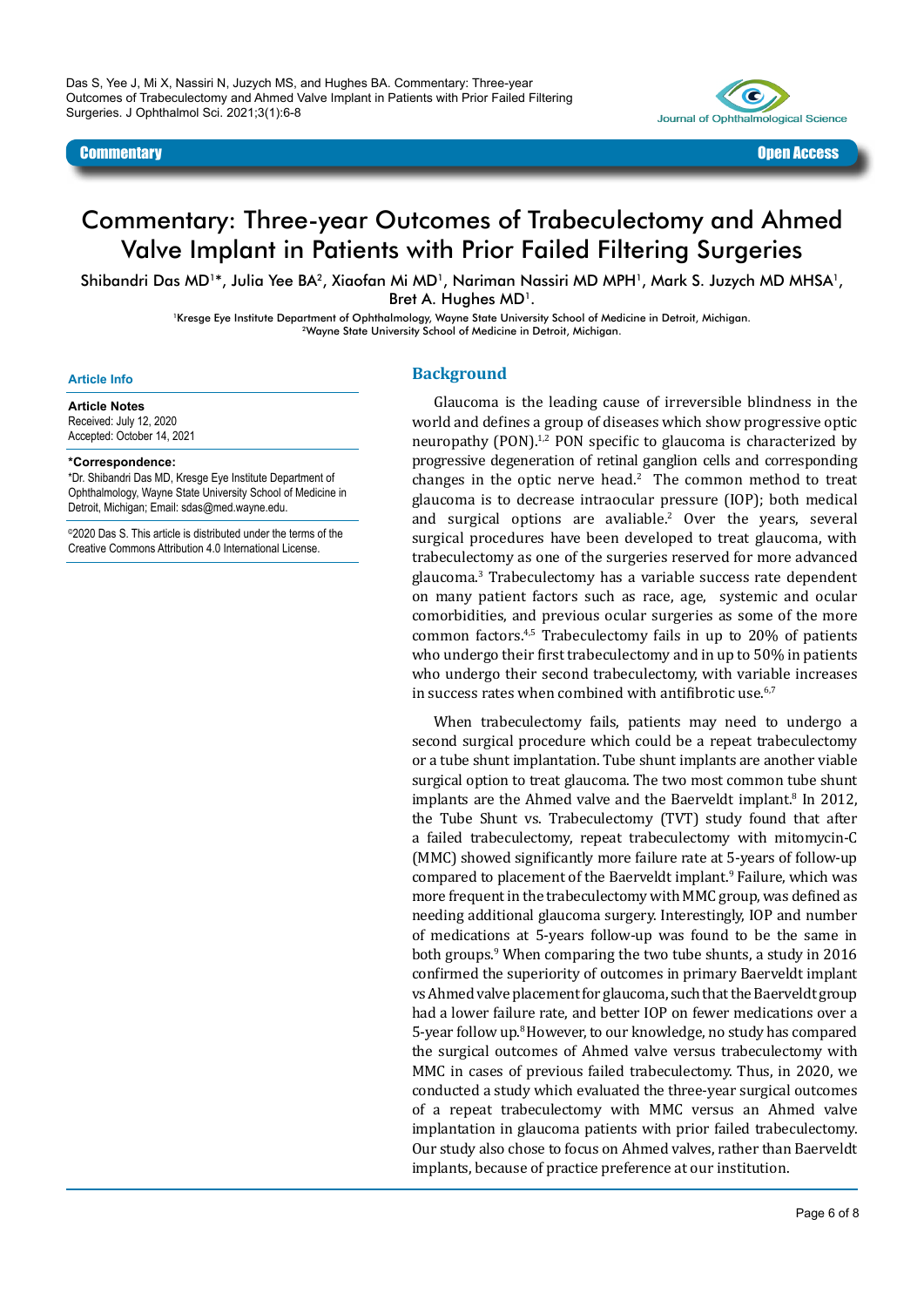### **Summary**

The authors of this article chose to study the three-year postoperative success rates of 120 patients (125 eyes) who underwent a repeat trabeculectomy with MMC (65 eyes) or an Ahmed valve implantation (60 eyes) after a prior failed trabeculectomy. The majority of patients in both groups had a diagnosis of primary open-angle glaucoma, with no statistically significant difference between the types of glaucoma represented in each group (p=0.48). The difference in length of time between the primary trabeculectomy and the secondary procedure was also not statistically significant. The repeat trabeculectomy with MMC was performed an average of 18.62 months after the primary trabeculectomy while the Ahmed valve placement occurred an average of 19.71 months after the primary trabeculectomy (p=0.79). Three-year measurements of visual acuity, IOP, and the number of IOP-reducing medications prescribed to patients were compared for both procedures. The LogMAR mean  $\pm$  standard deviation of baseline best corrected visual acuity (BCVA) was 0.89  $\pm$  0.82 and 1.13  $\pm$  0.94 in the Trabeculectomy with MMC and Ahmed valve groups, respectively, and not statistically significant (p> 0.05). When looking at the LogMAR BCVA, neither a repeat trabeculectomy with MMC nor the Ahmed valve showed any statistically significant differences between baseline BCVA and all follow up visits in either group ( $p \ge 0.05$ ). Analysis of the IOP data further showed that either operation after a prior failed trabeculectomy significantly reduces the baseline IOP at the three-year postoperative mark (p<0.05). The reduction from the baseline IOP was similar for both groups; 42.21% for the repeat trabeculectomy with MMC group and 43.12% for the Ahmed valve group ( $p \ge 0.05$ ). Lastly, there was no significant decrease between the baseline number of IOPreducing medications for either group at three-year follow  $up (p \ge 0.05)$ .

Overall success was measured by median survival time and cumulative probability of success, both of which were measured using three different criteria. Criterion 1 defined failure as  $IOP \geq 21$  mmHg or a less than 20% reduction in IOP from baseline at two visits after 1-month follow-up, IOP  $\leq$  to 5 mmHg at two visits after 1-month follow-up, reoperation, or loss of light perception vision.<sup>10</sup> Criteria 2 and 3 used lower cut-offs to define failure as  $IOP \geq 17$ mmHg and  $\geq 14$  mmHg respectively. Eyes that did not fall under any of the three criteria were considered to be a success.<sup>10</sup>

The study found no significant differences between the median survival time, 36 months, for either group using Criterion 1, p=0.41. Likewise, the study found no significant differences in the cumulative probability of success. The cumulative probability of success at 1,2, and 3 years, respectively, was 70.77%, 61.54%, and

52.31% in the trabeculectomy with MMC group and 70%, 63.33%, and 60% in the Ahmed group ( $p \ge 0.05$ ). The only statistically significant difference found between the repeat trabeculectomy with MMC, and Ahmed valve groups was with postoperative complications during the three years of follow-up. The repeat trabeculectomy with MMC group had a significantly higher postoperative wound leakage than the Ahmed valve group  $(p<0.05)$ <sup>10</sup>

## **Commentary/Analysis**

When comparing this study to prior research, it is not surprising that our results follow similar trends. In the 2012 study, which compared trabeculectomy with MMC to Baerveldt implants in cases of previously failed trabeculectomy, it was found that both procedures significantly reduced intraocular pressure in glaucoma patients.<sup>9</sup> Our results showed a similar reduction in baseline intraocular pressure at the three-year follow up as this study, albeit slightly lower. Our study shows the reduction from the baseline IOP as 42.21% for the repeat trabeculectomy with MMC group and 43.12% for the Ahmed valve group while the 2012 TVT study shows the reduction from baseline IOP as 49% for the repeat trabeculectomy with MMC group and 46% for the Baerveldt implant group.<sup>10</sup> Although the reduction percentages are slightly different between the studies, both showed a statistically significant reduction from baseline IOP. It would be interestingly to see if further meta-analysis between our study, the TVT study, the Ahmed versus Baerveldt study would show superiority between one of the three procedures.

In contrast to our study, the TVT study in 2012 found that Baerveldt implants had a significantly higher cumulative probability of success compared to a repeat trabeculectomy with MMC.<sup>9</sup> The results show that the cumulative probability of success at three years was 84.9% in the Baerveldt implant group and 69.3% in the repeat trabeculectomy with MMC group, p=0.01.<sup>9</sup> Using the same criterion for cumulative probability of success, our study results showed that the probability of success at three years in the Ahmed valve group versus the repeat trabeculectomy with MMC group was 60% and 52.31%, respectively p>0.05.10 While both the TVT study and our study showed statistically significant reduction from baseline IOP utilizing the respective tube shunt per study, our study did not find any significant difference in cumulative probability of success between the Ahmed valve versus repeat trabeculectomy with MMC.

The 2016 study comparing both tube shunts found that the Baerveldt implants had a significantly greater reduction in IOP than the Ahmed valves.<sup>8</sup> This may explain why, in our study, the Ahmed valve and repeat trabeculectomy with MMC did not significantly differ in terms of cumulative probability of success.